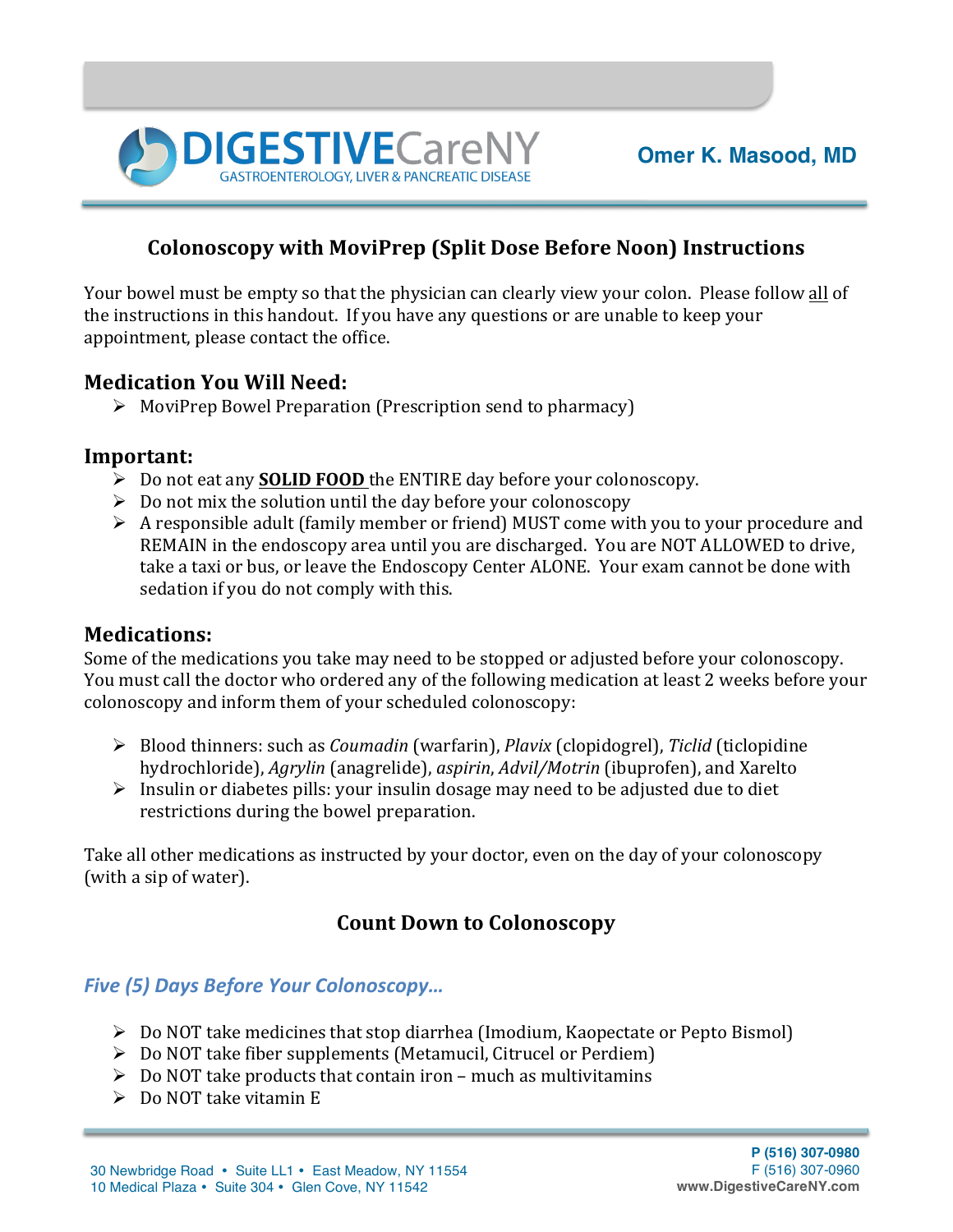Buy the prescription bowel preparation solution at your location pharmacy/drugstore

**Three (3) Days Before Your Colonoscopy...** 

 $\triangleright$  Do not eat high-fiber foods, such as popcorn, beans, seeds (flax, sunflower, quinoa), multigrain bread, nuts, salad/vegetables, or fresh and dried fruit.

# **One (1) Day Before Your Colonoscopy...**

- $\triangleright$  Only drink clear liquids the **ENTIRE DAY** before your colonoscopy. Do not eat any solid foods. Drink at least 8 ounces of clear liquids every hour after waking up. The clear liquids you can drink include:
- $\checkmark$  water, apple or white grape juice; broth
- $\checkmark$  coffee or tea (without milk or creamer)
- $\checkmark$  clear carbonated beverages such as ginger ale or lemon-lime sode
- $\checkmark$  Gatorade or other sports drinks (not red or blue)
- $\checkmark$  Kool-Aid or other flavored drinks (not red or blue)
- $\checkmark$  Plain Jello or other gelatins (not red or blue) popsicles (not red or blue)
- $\checkmark$  Do not drink alcohol on the day before or the day of the procedure

### *Mixing Your Bowel Preparation*

The MoviPrep carton contains pouches and a disposable container for mixing. Follow the mixing instructions on the carton. Mix the MoviPrep solution no sooner than 24 hours before it will be used. Do not add ice, sugar or flavorings to the solution. Do not take more than the recommended dose or serious side effects could occur. You can refrigerate the preparation before drinking.

### **Drinking the Bowel Preparation**

Your doctor has dosed the bowel preparation in a split dose manner.

### Split Dosing (for Procedures before 12 noon)

**Step 1:** Start drinking Moviprep at 6PM the evening before your colonoscopy. Drink an 8-oz glass of bowel preparation every 15 minutes for a total of 4 glasses.

Fifteen (15) minutes later, drink an 8-oz glass of clear liquids every 15 minutes for a total of 2 glasses.

Your may continue to drink clear liquids until bedtime.

#### **Step 2:** Next morning, 5 hours before exam time

Drink an  $8$  –oz glass of bowel preparation every 15 minutes for a total of 4 glasses.